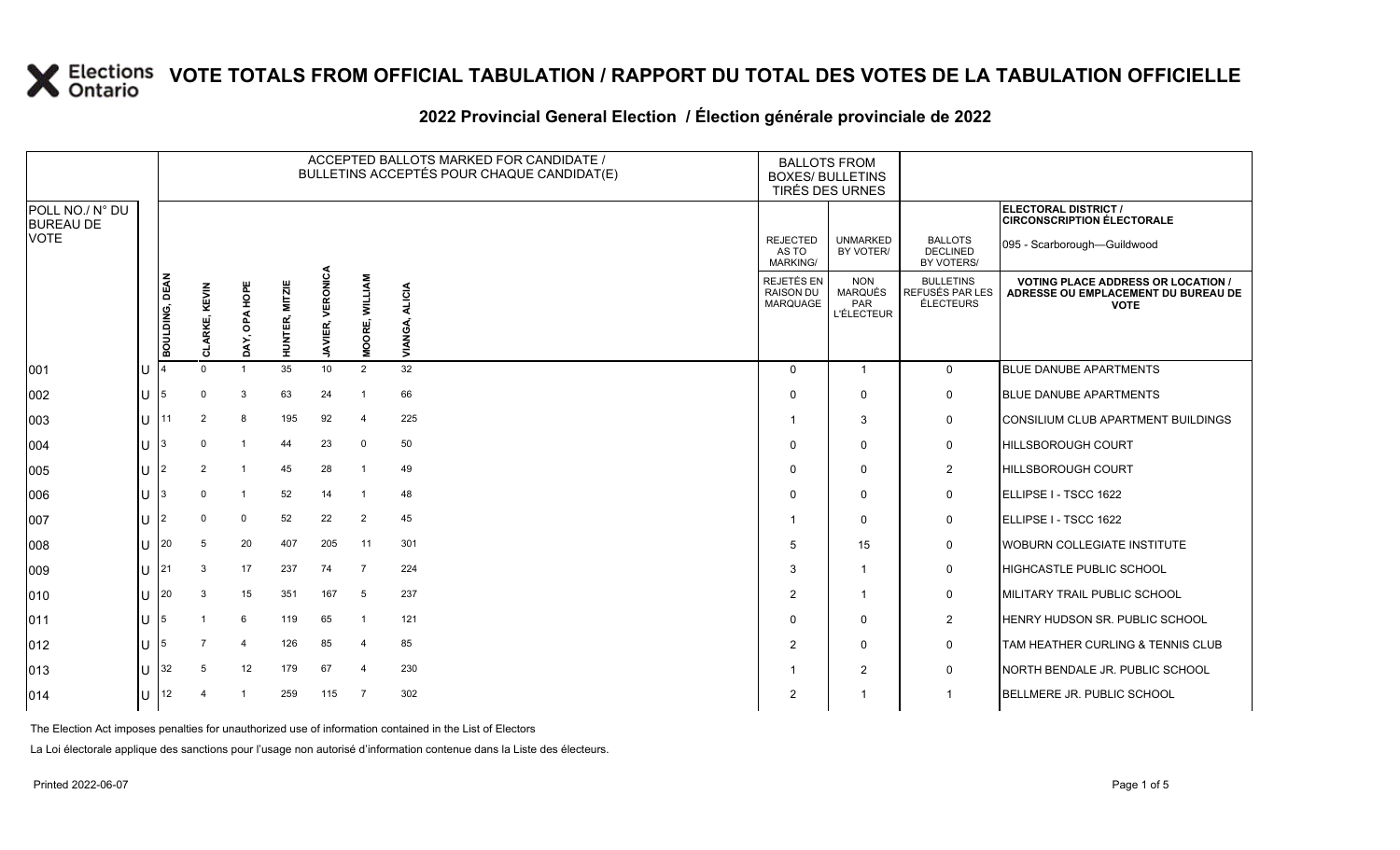### **2022 Provincial General Election / Élection générale provinciale de 2022**

|                                     |                       |                      |                |                       |                     |                          | ACCEPTED BALLOTS MARKED FOR CANDIDATE /<br>BULLETINS ACCEPTÉS POUR CHAQUE CANDIDAT(E) | <b>BALLOTS FROM</b><br><b>BOXES/ BULLETINS</b><br>TIRÉS DES URNES |                                                                 |                                                  |                                                                                                 |
|-------------------------------------|-----------------------|----------------------|----------------|-----------------------|---------------------|--------------------------|---------------------------------------------------------------------------------------|-------------------------------------------------------------------|-----------------------------------------------------------------|--------------------------------------------------|-------------------------------------------------------------------------------------------------|
| POLL NO./ N° DU<br><b>BUREAU DE</b> |                       |                      |                |                       |                     |                          |                                                                                       |                                                                   |                                                                 |                                                  | ELECTORAL DISTRICT /<br><b>CIRCONSCRIPTION ÉLECTORALE</b>                                       |
| <b>VOTE</b>                         |                       |                      |                |                       |                     |                          |                                                                                       | <b>REJECTED</b><br>AS TO<br><b>MARKING/</b>                       | <b>UNMARKED</b><br>BY VOTER/                                    | <b>BALLOTS</b><br><b>DECLINED</b><br>BY VOTERS/  | 095 - Scarborough-Guildwood                                                                     |
|                                     | <b>BOULDING, DEAN</b> | <b>CLARKE, KEVIN</b> | DAY, OPA HOPE  | <b>HUNTER, MITZIE</b> | VERONICA<br>JAVIER, | <b>WILLIAM</b><br>MOORE, | <b>ALICIA</b><br>VIANGA,                                                              | REJETÉS EN<br><b>RAISON DU</b><br>MARQUAGE                        | <b>NON</b><br><b>MARQUÉS</b><br><b>PAR</b><br><b>L'ÉLECTEUR</b> | <b>BULLETINS</b><br>REFUSÉS PAR LES<br>ÉLECTEURS | <b>VOTING PLACE ADDRESS OR LOCATION /</b><br>ADRESSE OU EMPLACEMENT DU BUREAU DE<br><b>VOTE</b> |
| 015                                 |                       | $\mathcal{P}$        | $\mathbf 0$    | 78                    | 26                  | $\mathbf 0$              | 21                                                                                    | $\Omega$                                                          | $\mathbf{0}$                                                    | $\mathbf 0$                                      | WOBURN VILLAGE CO-OPERATIVE HOMES<br>INC.                                                       |
| 016                                 |                       | $\Omega$             | $\overline{2}$ | 66                    | 19                  | $\overline{1}$           | 78                                                                                    | $\mathbf{0}$                                                      | $\mathbf{0}$                                                    | 0                                                | BENDALE JR. PUBLIC SCHOOL                                                                       |
| 017                                 |                       |                      | $\overline{2}$ | 40                    | 25                  | $\overline{4}$           | 90                                                                                    | $\Omega$                                                          | $\Omega$                                                        | $\mathsf{O}$                                     | BENDALE JR. PUBLIC SCHOOL                                                                       |
| 018                                 | 13                    | 2                    | $\mathbf{3}$   | 218                   | 116                 | 8                        | 207                                                                                   | -1                                                                | $\Omega$                                                        | $\overline{2}$                                   | <b>ST. ROSE OF LIMA CATHOLIC SCHOOL</b>                                                         |
| 019                                 | 15                    | 2                    | $\overline{7}$ | 290                   | 122                 | -8                       | 266                                                                                   | 4                                                                 | 3                                                               | 0                                                | TREDWAY WOODSWORTH PUBLIC SCHOOL                                                                |
| 020                                 | 11                    |                      | $\overline{4}$ | 261                   | 105                 | $\overline{7}$           | 269                                                                                   | 4                                                                 | 2                                                               | 0                                                | CHURCHILL HEIGHTS PUBLIC SCHOOL                                                                 |
| 021                                 |                       | $\Omega$             | $\overline{4}$ | 184                   | 51                  | $\mathbf 0$              | 70                                                                                    | $\overline{2}$                                                    | $\mathbf{0}$                                                    | $\mathbf 0$                                      | <b>ST. BARBARA CATHOLIC SCHOOL</b>                                                              |
| 022                                 |                       | 3                    | $\overline{4}$ | 199                   | 95                  | $\mathbf{1}$             | 147                                                                                   | -1                                                                | $\mathbf{1}$                                                    | 0                                                | <b>GOLF ROAD JR. PUBLIC SCHOOL</b>                                                              |
| 023                                 | 10                    |                      | 8              | 262                   | 91                  | 3                        | 192                                                                                   | -1                                                                | $\overline{\mathbf{4}}$                                         | $\overline{2}$                                   | <b>HEATHER HEIGHTS JR. PUBLIC SCHOOL</b>                                                        |
| 024                                 | 23                    |                      | 11             | 423                   | 188                 | 24                       | 365                                                                                   | $\Omega$                                                          | $\mathbf{0}$                                                    | $\mathsf{O}$                                     | <b>GEORGE B. LITTLE PUBLIC SCHOOL</b>                                                           |
| 025                                 |                       | $\Omega$             | $\mathbf 0$    | 52                    | 18                  | $\mathbf 1$              | 44                                                                                    | $\Omega$                                                          | $\Omega$                                                        | 0                                                | <b>CURRAN HALL COMMUNITY CENTRE</b>                                                             |
| 026                                 | 11                    | 3                    | 11             | 183                   | 86                  | 3                        | 153                                                                                   | $\overline{2}$                                                    | $\overline{1}$                                                  | $\mathbf{1}$                                     | <b>WEST HILL COLLEGIATE INSTITUTE</b>                                                           |
| 027                                 |                       | 3                    | 3              | 173                   | 77                  | 2                        | 53                                                                                    |                                                                   | $\mathbf{1}$                                                    | $\mathbf{1}$                                     | ST. MARGARET-IN-THE-PINES                                                                       |
| 028                                 |                       | $\Omega$             | 5              | 71                    | 27                  | 2                        | 56                                                                                    | O                                                                 | $\Omega$                                                        | 0                                                | <b>CEDARBROOK COMMUNITY CENTRE</b>                                                              |

The Election Act imposes penalties for unauthorized use of information contained in the List of Electors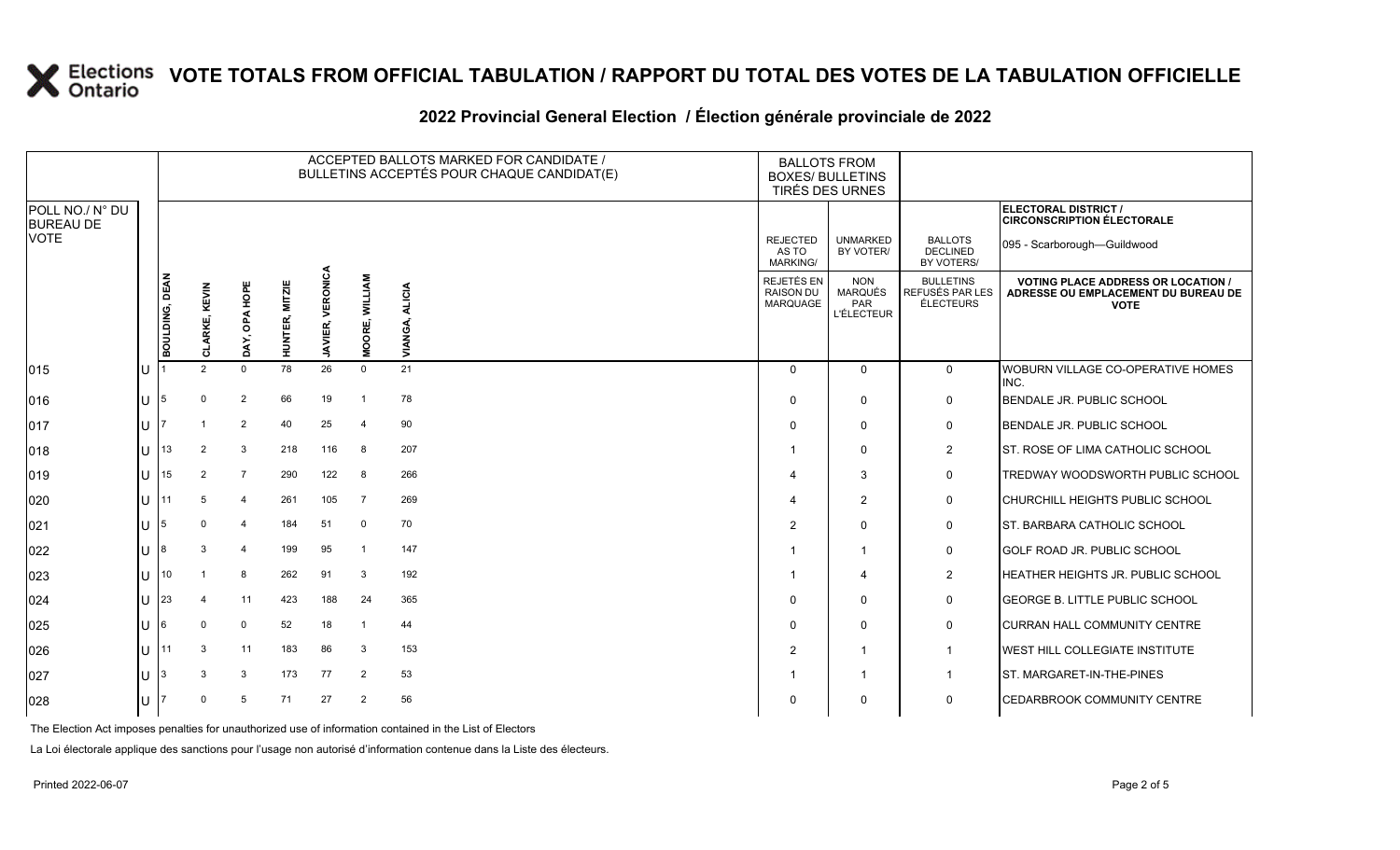### **2022 Provincial General Election / Élection générale provinciale de 2022**

|                                     |        |                |                           |                  |                       |                         |                | ACCEPTED BALLOTS MARKED FOR CANDIDATE /<br>BULLETINS ACCEPTÉS POUR CHAQUE CANDIDAT(E) | <b>BALLOTS FROM</b><br><b>BOXES/ BULLETINS</b><br>TIRÉS DES URNES |                                                          |                                                  |                                                                                               |  |  |
|-------------------------------------|--------|----------------|---------------------------|------------------|-----------------------|-------------------------|----------------|---------------------------------------------------------------------------------------|-------------------------------------------------------------------|----------------------------------------------------------|--------------------------------------------------|-----------------------------------------------------------------------------------------------|--|--|
| POLL NO./ N° DU<br><b>BUREAU DE</b> |        |                |                           |                  |                       |                         |                |                                                                                       |                                                                   |                                                          |                                                  | ELECTORAL DISTRICT /<br><b>CIRCONSCRIPTION ÉLECTORALE</b>                                     |  |  |
| <b>VOTE</b>                         |        |                |                           |                  |                       |                         |                |                                                                                       | <b>REJECTED</b><br>AS TO<br><b>MARKING/</b>                       | <b>UNMARKED</b><br>BY VOTER/                             | <b>BALLOTS</b><br><b>DECLINED</b><br>BY VOTERS/  | 095 - Scarborough-Guildwood                                                                   |  |  |
|                                     |        | BOULDING, DEAN | KEVIN<br>πì<br>LARKE<br>ō | HOPE<br>DAY, OPA | <b>HUNTER, MITZIE</b> | <b>JAVIER, VERONICA</b> | MOORE, WILLIAM | <b>ALICIA</b><br>VIANGA                                                               | <b>REJETÉS EN</b><br><b>RAISON DU</b><br>MARQUAGE                 | <b>NON</b><br><b>MARQUÉS</b><br>PAR<br><b>L'ÉLECTEUR</b> | <b>BULLETINS</b><br>REFUSÉS PAR LES<br>ÉLECTEURS | <b>VOTING PLACE ADDRESS OR LOCATION</b><br>ADRESSE OU EMPLACEMENT DU BUREAU DE<br><b>VOTE</b> |  |  |
| 029                                 |        | 29             | 4                         | 10               | 428                   | 197                     | 9              | 295                                                                                   | $\overline{2}$                                                    | 3                                                        | $\mathbf 0$                                      | CEDARBROOK JR. PUBLIC SCHOOL                                                                  |  |  |
| 030A                                | U      |                |                           |                  | 98                    | 19                      | $\overline{2}$ | 23                                                                                    | $\Omega$                                                          | $\Omega$                                                 | 0                                                | <b>CEDARBRAE PUBLIC LIBRARY</b>                                                               |  |  |
| 030B                                | lU.    |                |                           | 5                | 94                    | 21                      | $\overline{2}$ | 33                                                                                    | $\Omega$                                                          | $\mathbf{0}$                                             | 0                                                | <b>CEDARBRAE PUBLIC LIBRARY</b>                                                               |  |  |
| 030C                                | lu     |                | 0                         | -1               | 61                    | 10                      | 3              | 24                                                                                    |                                                                   | $\Omega$                                                 | 0                                                | <b>CEDARBRAE PUBLIC LIBRARY</b>                                                               |  |  |
| 031                                 | U      | 16             |                           | 9                | 456                   | 70                      | $\overline{4}$ | 134                                                                                   | 5                                                                 | 3                                                        | 0                                                | CORNELL JR. PUBLIC SCHOOL                                                                     |  |  |
| 032                                 | $\cup$ | 19             | 6                         | 11               | 244                   | 83                      | 6              | 95                                                                                    | 3                                                                 | $\overline{1}$                                           | 0                                                | IST. STEPHEN'S PRESBYTERIAN CHURCH                                                            |  |  |
| 033                                 | $\cup$ | 13             | 4                         | $\overline{7}$   | 276                   | 97                      | 3              | 109                                                                                   | $\overline{2}$                                                    | $\overline{4}$                                           | 0                                                | <b>GALLOWAY ROAD PUBLIC SCHOOL</b>                                                            |  |  |
| 034                                 | U      | ۱9             | 5                         | $\overline{4}$   | 181                   | 87                      | $\overline{7}$ | 111                                                                                   | 3                                                                 | $\mathbf 1$                                              | 0                                                | <b>ANN MARIE HILL CO-OP</b>                                                                   |  |  |
| 035                                 | U      | 25             | 8                         | 16               | 400                   | 129                     | 6              | 223                                                                                   | $\overline{2}$                                                    | 3                                                        | 0                                                | <b>EASTVIEW JR P.S.</b>                                                                       |  |  |
| 036                                 | U      | <b>23</b>      | 7                         | 12               | 179                   | 68                      | -5             | 144                                                                                   | 2                                                                 | $\Omega$                                                 | 0                                                | ST. MARTIN DE PORRES CATHOLIC SCHOOL                                                          |  |  |
| 037                                 | U      | 21             | 2                         | 6                | 515                   | 232                     | 5              | 192                                                                                   |                                                                   | $\mathbf{1}$                                             | 0                                                | CEDAR DRIVE JUNIOR PUBLIC SCHOOL                                                              |  |  |
| 038                                 | lU.    | 18             | 5                         | 9                | 210                   | 82                      | $\overline{7}$ | 176                                                                                   |                                                                   | $\mathbf{1}$                                             | 0                                                | GEORGE P. MACKIE JUNIOR PUBLIC SCHOOL                                                         |  |  |
| 039                                 | U      | 18             | $\Omega$                  | $\overline{4}$   | 205                   | 87                      | $\overline{7}$ | 144                                                                                   |                                                                   | $\Omega$                                                 | 0                                                | <b>SCARBOROUGH BLUFFS UNITED CHURCH</b>                                                       |  |  |
| 040                                 |        |                |                           | $\Omega$         | 64                    | 14                      | $\mathbf 0$    | 52                                                                                    | $\Omega$                                                          | $\Omega$                                                 | $\mathbf 0$                                      | ELIZABETH SIMCOE JR. PUBLIC SCHOOL                                                            |  |  |

The Election Act imposes penalties for unauthorized use of information contained in the List of Electors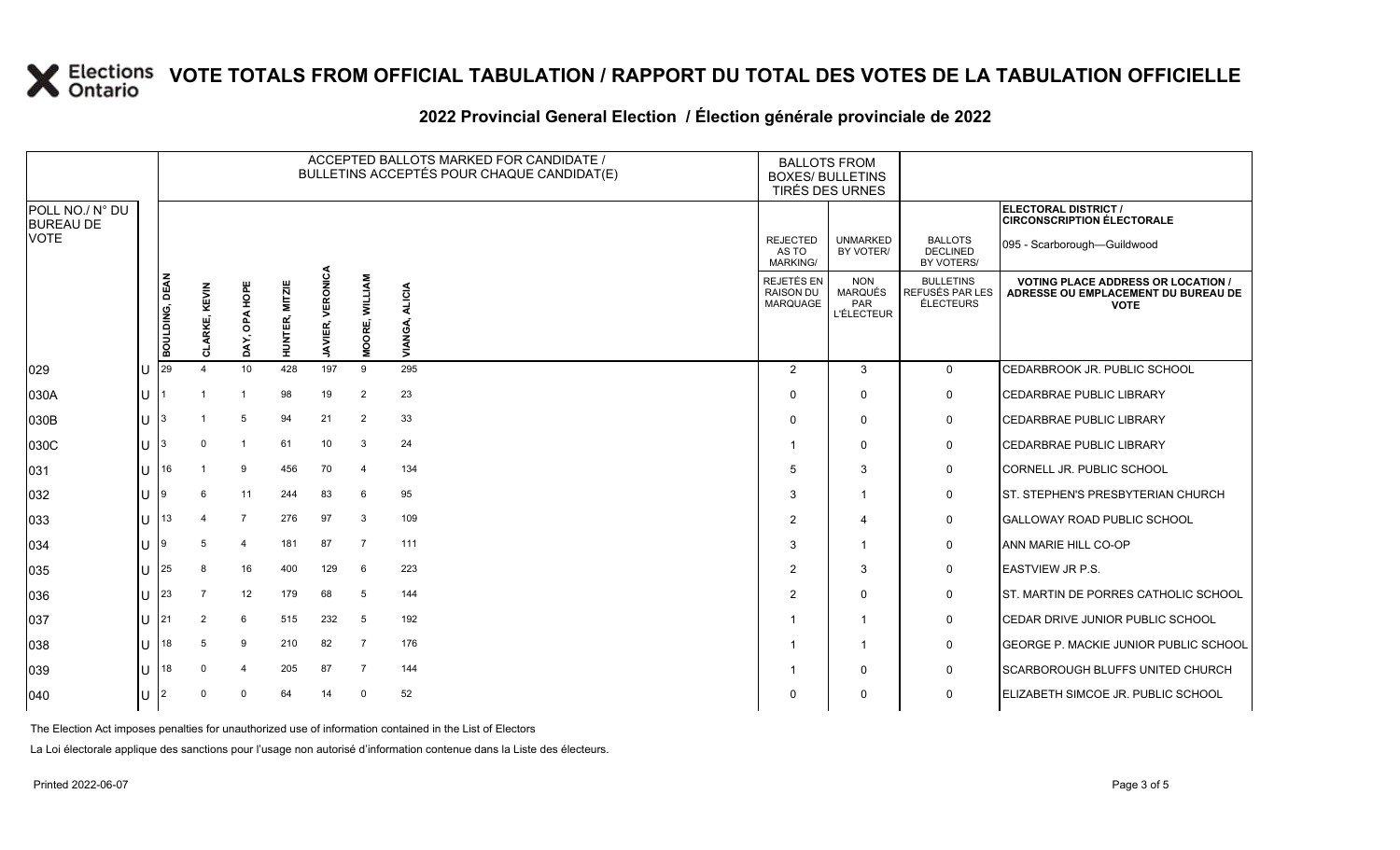### **2022 Provincial General Election / Élection générale provinciale de 2022**

|                                     |     |                       |                |                       |                       |                         |                          | ACCEPTED BALLOTS MARKED FOR CANDIDATE /<br>BULLETINS ACCEPTÉS POUR CHAQUE CANDIDAT(E) | <b>BOXES/ BULLETINS</b><br>TIRÉS DES URNES  | <b>BALLOTS FROM</b>                                      |                                                         |                                                                                                 |
|-------------------------------------|-----|-----------------------|----------------|-----------------------|-----------------------|-------------------------|--------------------------|---------------------------------------------------------------------------------------|---------------------------------------------|----------------------------------------------------------|---------------------------------------------------------|-------------------------------------------------------------------------------------------------|
| POLL NO./ N° DU<br><b>BUREAU DE</b> |     |                       |                |                       |                       |                         |                          |                                                                                       |                                             |                                                          |                                                         | ELECTORAL DISTRICT /<br><b>CIRCONSCRIPTION ÉLECTORALE</b>                                       |
| <b>VOTE</b>                         |     |                       |                |                       |                       |                         |                          |                                                                                       | <b>REJECTED</b><br>AS TO<br><b>MARKING/</b> | <b>UNMARKED</b><br>BY VOTER/                             | <b>BALLOTS</b><br><b>DECLINED</b><br>BY VOTERS/         | 095 - Scarborough-Guildwood                                                                     |
|                                     |     | <b>BOULDING, DEAN</b> | CLARKE, KEVIN  | DAY, OPA HOPE         | <b>HUNTER, MITZIE</b> | <b>JAVIER, VERONICA</b> | <b>WILLIAM</b><br>MOORE, | <b>ALICIA</b><br><b>VIANGA</b>                                                        | REJETÉS EN<br><b>RAISON DU</b><br>MARQUAGE  | <b>NON</b><br><b>MARQUÉS</b><br>PAR<br><b>L'ÉLECTEUR</b> | <b>BULLETINS</b><br>REFUSÉS PAR LES<br><b>ÉLECTEURS</b> | <b>VOTING PLACE ADDRESS OR LOCATION /</b><br>ADRESSE OU EMPLACEMENT DU BUREAU DE<br><b>VOTE</b> |
| 041                                 | Iυ  | 13                    |                | $\boldsymbol{\Delta}$ | 95                    | 18                      | $\overline{1}$           | 54                                                                                    | $\mathbf{0}$                                | $\mathbf 0$                                              | $\mathsf{O}$                                            | ELIZABETH SIMCOE JR. PUBLIC SCHOOL                                                              |
| 042                                 | lU  | 35                    | $\Omega$       | 16                    | 202                   | 89                      | 5                        | 144                                                                                   |                                             | 3                                                        | $\mathsf{O}$                                            | <b>HOLY TRINITY GUILDWOOD</b>                                                                   |
| 043                                 | lu  |                       | $\Omega$       | $\overline{2}$        | 89                    | 6                       | $\overline{2}$           | 39                                                                                    | $\Omega$                                    | $\mathbf 0$                                              | $\overline{1}$                                          | GATES OF GUILDWOOD 10                                                                           |
| 044                                 | lu  |                       |                |                       | 96                    | 15                      | $\overline{1}$           | 47                                                                                    | 3                                           | $\overline{1}$                                           | 0                                                       | GATES OF GUILDWOOD 10                                                                           |
| $ 045\rangle$                       | lu  | 34                    | $\overline{2}$ | 11                    | 307                   | 87                      | 5                        | 193                                                                                   |                                             | 3                                                        | $\mathsf{O}$                                            | <b>GUILDWOOD COMMUNITY PRESBYTERIAN</b><br><b>CHURCH</b>                                        |
| 400                                 | lu  | 5                     | 0              | $\overline{2}$        | 60                    | 19                      | $\mathbf 0$              | 62                                                                                    |                                             | $\mathbf 0$                                              | $\mathsf{O}$                                            | THE SKYSCAPE                                                                                    |
| 401                                 | lu  |                       | $\Omega$       | $\mathbf 0$           | 44                    | 18                      | 3                        | 48                                                                                    | $\Omega$                                    | $\mathbf 0$                                              | $\mathsf{O}$                                            | ALTITUDE CONDOMINIUMS TSCC 2272                                                                 |
| 402                                 | lu  | $\overline{2}$        |                | 2                     | 36                    | 19                      | 3                        | 68                                                                                    | $\Omega$                                    | $\mathbf 0$                                              | 0                                                       | <b>MAY TOWER I</b>                                                                              |
| 403                                 | Ιu. |                       | 3              | $\mathbf 0$           | 37                    | 20                      | $\mathbf 0$              | 43                                                                                    | 16                                          | $\mathbf{1}$                                             | 0                                                       | <b>MAY TOWER II</b>                                                                             |
| 404                                 | Iυ  |                       |                | $\overline{2}$        | 66                    | 16                      | $\mathbf 0$              | 19                                                                                    | $\Omega$                                    | $\overline{2}$                                           | $\mathsf{O}$                                            | <b>VILLAGE APTS.</b>                                                                            |
| 405                                 | lu  |                       |                | $\mathbf 0$           | 78                    | 28                      | 0                        | 31                                                                                    | $\overline{2}$                              | $\mathbf 0$                                              | 0                                                       | 70 MORNELLE COURT APTS.                                                                         |
| 406                                 | lu  |                       |                |                       | 107                   | 44                      | 3                        | 47                                                                                    | $\Omega$                                    | $\mathbf 0$                                              | $\mathbf 0$                                             | MAPLEDALE - MTCC 831                                                                            |
| 407                                 | lu  |                       | $\overline{2}$ | $\mathbf 0$           | 66                    | 26                      | $\mathbf 0$              | 31                                                                                    |                                             | $\mathbf 0$                                              | $\mathsf{O}$                                            | <b>PROMINENCE POINT</b>                                                                         |
| 408                                 | Iυ  |                       |                |                       | 41                    | 16                      | $\mathbf 0$              | 17                                                                                    | 2                                           | 0                                                        | 0                                                       | SHONIKER PLACE                                                                                  |

The Election Act imposes penalties for unauthorized use of information contained in the List of Electors